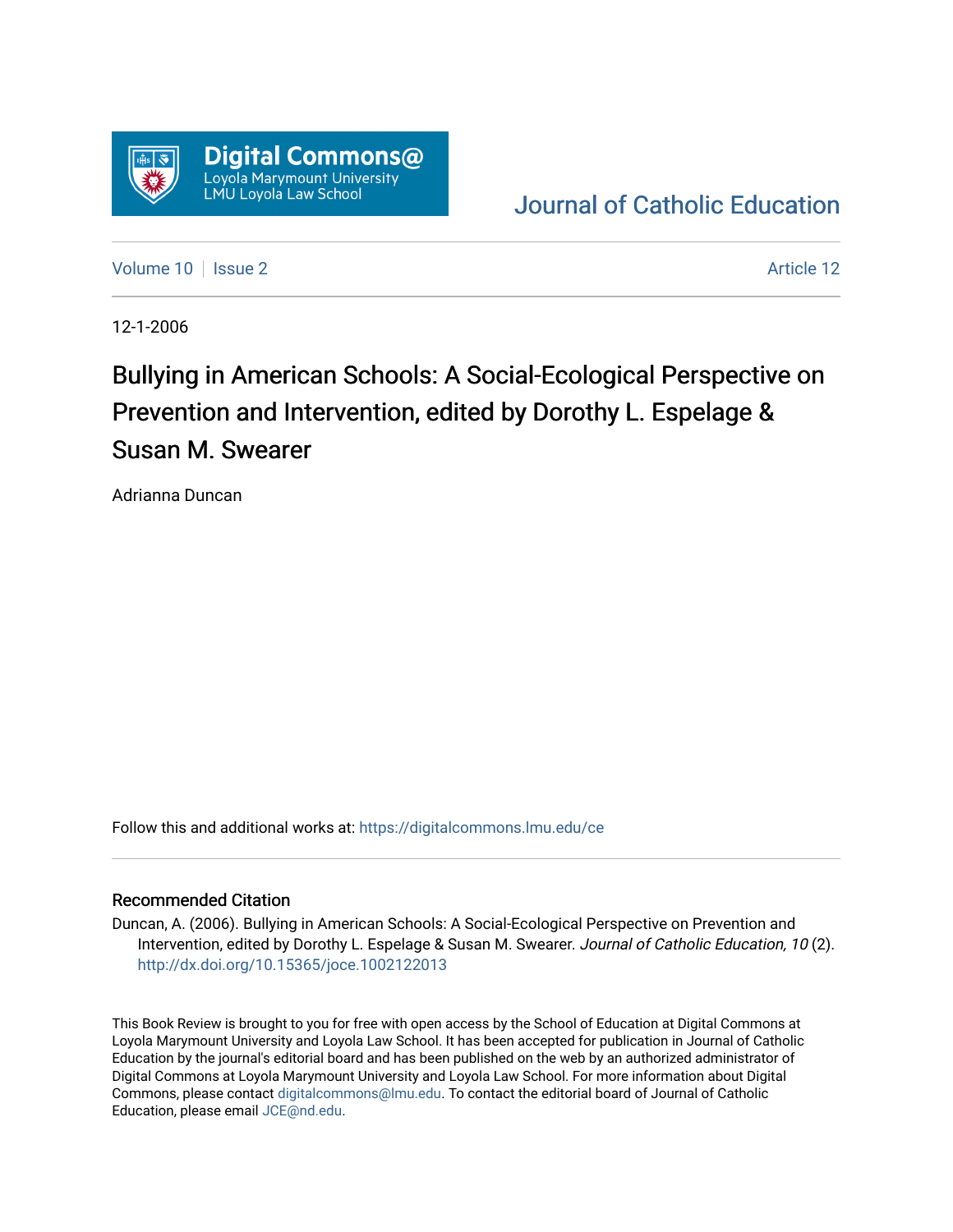#### 256 *Catholic Education/*December 2006

Rolheiser quotes the words of St. Augustine: "For you have made us for yourself, and our heart is restless until it rests in you" (p. 111). Perhaps the most important realization is that the answers can be found only when we look inward and find contentment in knowing that the restlessness that we feel is part of our journey here on earth, and that the true alleviation of loneliness will be found when we are united with God. The combination of narrative, anecdotes, stories, and quotations makes the reading enjoyable and pertinent to every aspect of our lives. *The Restless Heart* leaves the reader with a feeling of connectedness to other Christians who all hunger for the same true meaning in life.

*Dana Bayer teaches eighth grade at St. Joachim School in Hayward, CA.*

## **BULLYING IN AMERICAN SCHOOLS: A SOCIAL-ECOLOGICAL PERSPECTIVE ON PREVENTION AND INTERVENTION**

DOROTHY L. ESPELAGE & SUSAN M. SWEARER, EDS. LAWRENCE ERLBAUM ASSOCIATES, 2003 \$45.00, 408 pages

*Reviewed by Adrianna Duncan*

Misery is…

Misery is when you go to school and bullies pick on you. Misery is when you share with someone, but they don't share with you. Misery is when bullies become friends, and friends become bullies. Misery is when you go to school and people threaten you by telling you that they will get you after school. Misery is when you are at breakfast recess and people push you around for no reason. Misery is when people invite everyone but you to play tag and football.

-Written by a 10-year old depressed and anxious bully victim. (Espelage & Swearer, 2004, p. 63)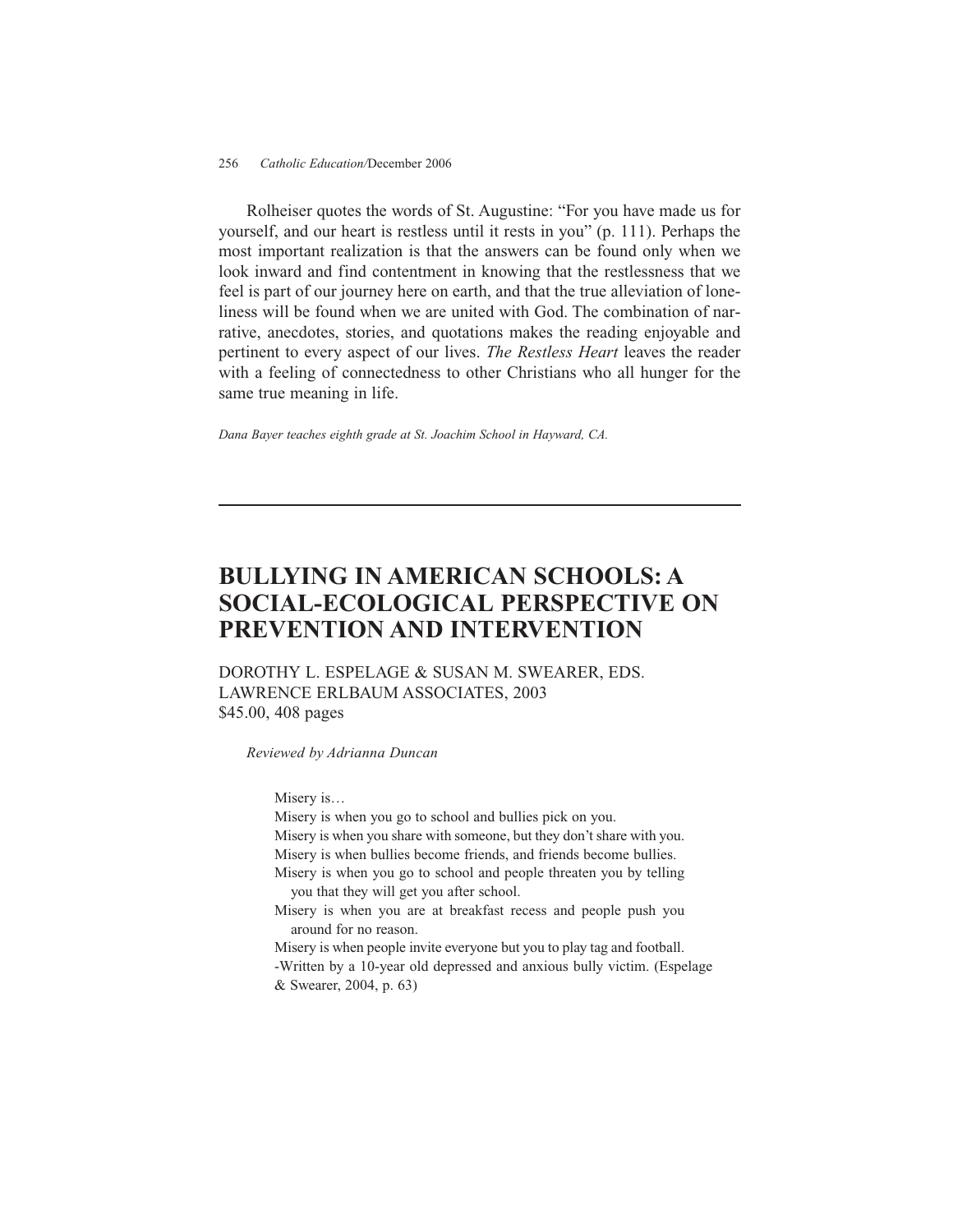Bullying is a phenomenon that does not discriminate. It affects people of all age, race, class, religion, and gender. Each morning, thousands of children across the nation awake to the dread of a new school day. The U.S. Departments of Education and Justice reports,

In 2003, 7 percent of students ages 12-18 reported that they had been bullied at school during the last 6 months….Grade level was inversely related to students' likelihood of being bullied: as grade level increased, students' likelihood of being bullied decreased….In 2003, 14 percent of 6th-graders, 7 percent of 9thgraders, and 2 percent of 12th-graders reported that they had been bullied at school. (DeVoe, Peter, Noonan, Snyder, & Baum, 2005, p. 38)

*Bullying in American Schools: A Social-Ecological Perspective on Prevention and Intervention* (Espelage & Swearer, 2004) provides a compilation of research that addresses this crisis. Espelage and Swearer begin by introducing the social-ecological framework in which bullying occurs. They emphasize that bullying does not occur in isolation. The authors stress that relationships across family, peer, school, and community contexts will influence the engagement, or non-engagement, in bullying and victimization behaviors. They aver that in order to tackle the problem, interventions will be most effective if they target multiple environments. Other researchers affirm their theory.

These researchers state that data should be collected across settings (e.g., home, school, community, laboratory) by multiple informants (e.g., observers, children, peers, parents, teacher) and using multiple methods (e.g., home observations, lab tasks, classroom, playground, questionnaires, interviews, phone interviews, standardized tests, records). (Espelage & Swearer, 2004, p. 4)

*Bullying in American Schools: A Social-Ecological Perspective on Prevention and Intervention* is organized into five sections. The first four sections address the different systems in the social-ecological framework. Each chapter of research includes a section titled "Translating Research Into Practice: Implications for Bullying Prevention and Intervention Programs" which gives practical advice to aid teachers and administrators in making research-based decisions when assessing their own circumstances and planning for intervention and prevention. The final section reviews and analyzes three different researchtested programs that have been used successfully in schools.

Section 1 includes three chapters that address the individual characteristics associated with bullying. The chapter "Gender Differences in Bullying" offers research that both boys and girls display aggressive behaviors toward others in the form of bullying. Studies show that males tend to be the more aggressive sex when it comes to physical aggressive acts, and females tend